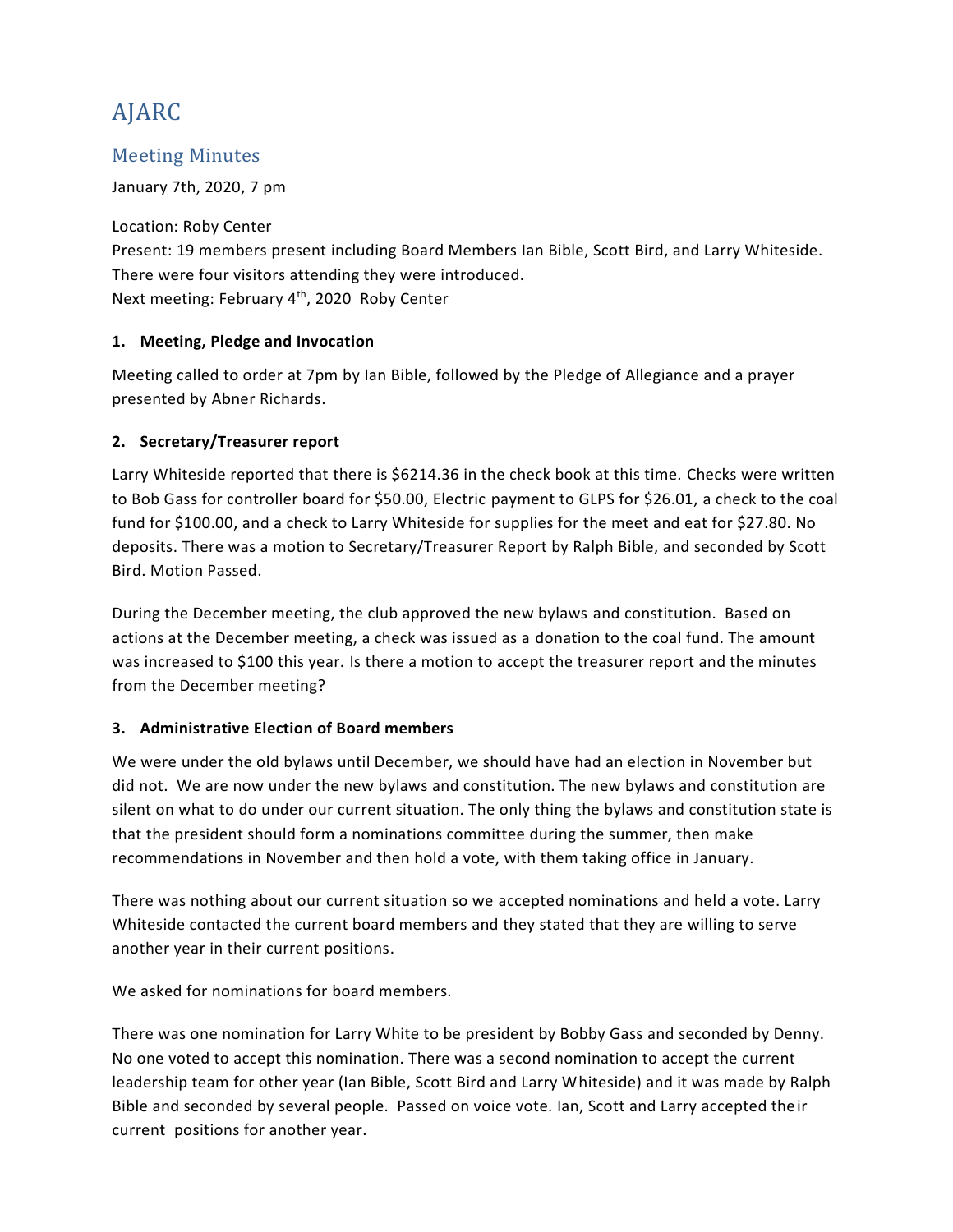AJARC Meeting Minutes, January 7th, 2020, 7 pm Page 2

#### **4. Old business:**

Tax exempt status: Larry will start working on the paperwork now that we have updated By-laws and Constitution. There may be filing fees to submit the paperwork.

Controller: Ian and Bobby Gass discussed the status of the repeater controller that was sent out to be upgraded. We now have a backup copy should there be problems. It still needs to be cleaned up and have the programming updated.

10 Meters: Bill talked about how 10 meters is heating up and they are contacts to be made if you just get on the air. This was in follow-up to the last meeting.

6 Meter repeater: Bobby talked about the status of the 6 meter repeater and that no one seems to be using it. He would like to table this discussion to the next meeting but at that meeting decide to either keep it and buy, or remove it and return it to the owner.

#### **5. New Business**

Bobby Gass reported that Rob has been working on updated to the web page and has made some improvements. (Picture on main page now larger and membership list is now ordered)

**Field day 2020 will be held on June 27th, 2020**. Sec/Treasurer will contact the park in April to make our reservations. As a result of the field day 2019, Larry Whiteside wanted to **remind those that some of the equipment used at field day needed to be repaired.** One item was the **antenna rotator for the second tower** that quit working. Several club members stated that they might have replacement rotators.

Annual Budget: Larry Whitesided review 2019 expenses and presented a report and draft budget for 2020. In the reported he noted that **in 2019**, **administrative expenses totaled \$2818.39**, **revenues totaled \$2969.28,** so at the end of the year the club was in the **black \$100.89**. **Based on 2019, we should budget \$3,000 for administrative expenses for 2020.**

2 Meter Antenna coverage: there was a discussion by Ian and Bobby about 146.390 meter antenna and if it was working correctly and if we should invest in a new one. Bobby stated he would develop some plots and get this to leadership before the next meeting. Item tabled to the next meeting.

ARES Scott Bird: reported that the Mud run will be held in April, and that the ARES meeting will be starting at 6pm. One key objective is to get everyone certified so they could be deployed if needed. ARES is not considering to helping out with the horse event this year but hope to help with the YWCA race should it be held.

Hamfest dates discussion: Ian and Bobby presented for discussion of some other dates that included Memorial Day weekend, a date just before Dayton Hamfest and the 2<sup>nd</sup> week in October.